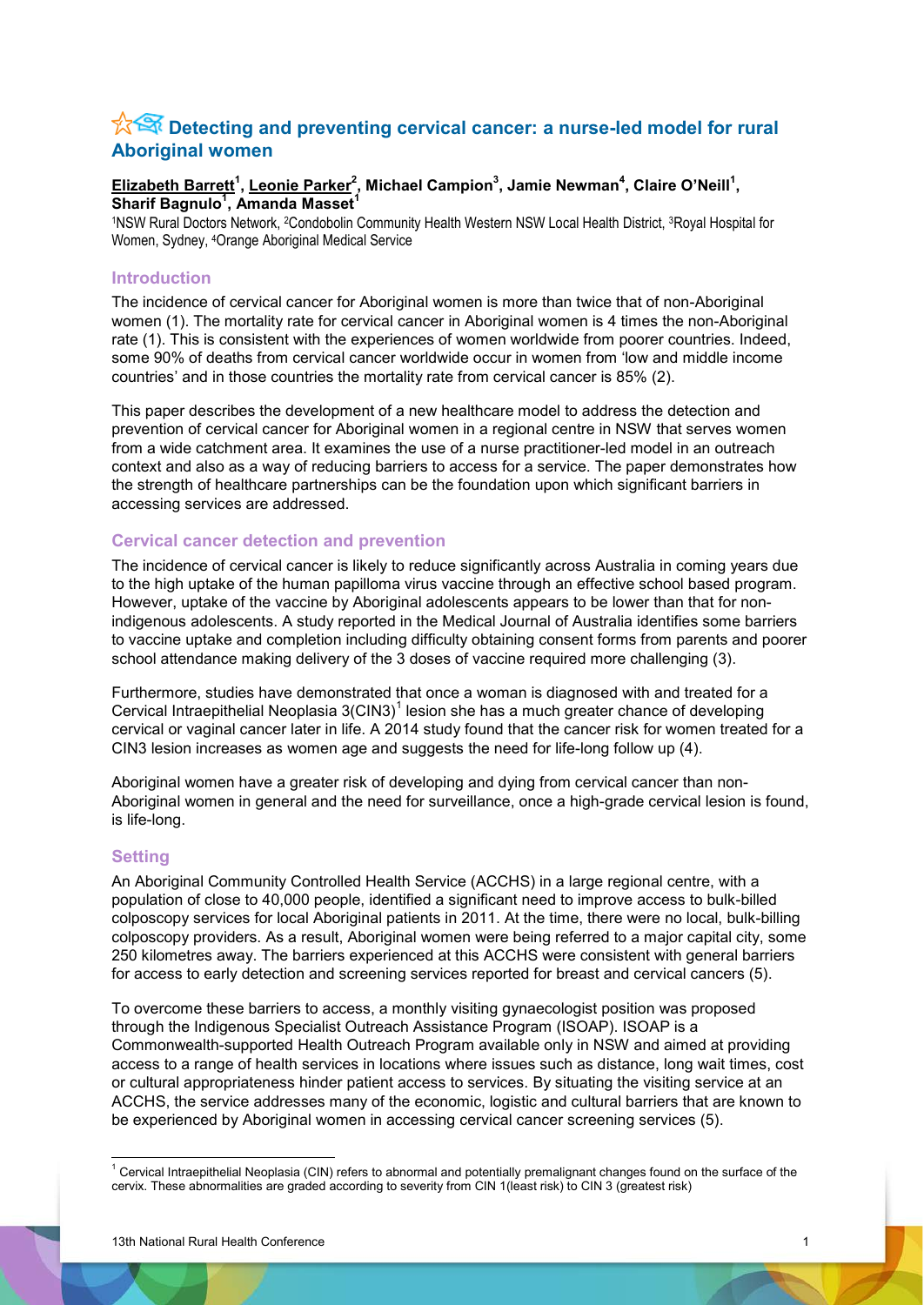Furthermore, an assessment of outreach colposcopy services provided in a primary health setting in the Northern Territory indicated that, since less than 50% of the women accessing the service required subsequent hospital treatment (6), placing the service in the pre-hospital environment saved a considerable amount of unnecessary travel.

However, maintaining a visiting medical specialist service proved to be difficult for the ACCHS. The visiting services trialed were often unreliable and irregular, impacting adversely on the faith in the service by local women. It was at this time that the funding body considered finding a women's health nurse practitioner to be trained in colposcopy.

# **Approach**

A partnership was formed to plan the service. Membership included representatives from the funding body, the ACCHS, the Local Health District (LHD) and a tertiary referral hospital in the nearest capital city. A model was agreed upon: a nurse practitioner would be trained to provide the colposcopy service offering local access to colposcopy and associated procedures thereby reducing the need for referral of women to the capital city. It was agreed that the nurse practitioner would be wholly responsible for the clinic from accepting referrals, triage, addressing the results, providing follow-up and following a defined professional development plan.

The gynaecologist from the referral hospital took on the role of mentor and trainer for the nurse practitioner. The nurse practitioner and the gynaecologist visit the ACCHS together once a month, with the nurse practitioner taking the lead role in the clinic. On occasion, the gynaecologist will see patients at the request of the nurse practitioner. As nurse practitioners employed by the public sector do not presently have a Medicare Provider Number to allow access to the Medicare Benefits Schedule, the gynaecologist also acts as diagnostician and referrer for further investigations and treatment if needed.

Training for the nurse practitioner involved the following:

- Observing the gynaecologist performing procedures followed by supervised colposcopy at another rural ACCHS.
- x One week of procedural, instrumentation and didactic education from the gynaecologist at the referral hospital.
- Continuing clinical supervision, education sessions and mentoring by the gynaecologist.

Data on the number of nurse colposcopists operating in Australia is not available. Gynaecologists perform most colposcopies in NSW and nationally. It is likely that this service is the first nurse practitioner-led colposcopy clinic in Australia.

The authors examined the first 18 months of clinic activity, seeking to determine the type of referrals such a colposcopy service receives and to assess the quality of the patient journey.

### **Results**

The clinic commenced in July 2012, with 34 clinics conducted as of March 2015. The medical specialist has been in attendance at 32 of the 34 clinics. Since the commencement of the clinic, there have been 345 referrals in total, with 271 occasions of service. Most patients have been provided with a colposcopic examination of the cervix. Colposcopy has been requested for cervical abnormality identified through cervical screening, post coital bleeding, post-menopausal bleeding, suspicious cervix and investigation of cervical polyps. The clinic also provides follow up, post colposcopy, which is an opportunity to address results and discuss management.

Other reasons for referral to the clinic include patients with vulvar dermatology conditions including lichen sclerosis and posterior forchette skin fissuring. In some cases, procedures such as large loop excisions of the transformation zone (LLETZ) have been completed under local anaesthetic at the ACCHS. No adverse effects have been reported. From the clinic commencement to the present day 7 patients have been referred to the closest capital city, 4 for a LLETZ procedure under general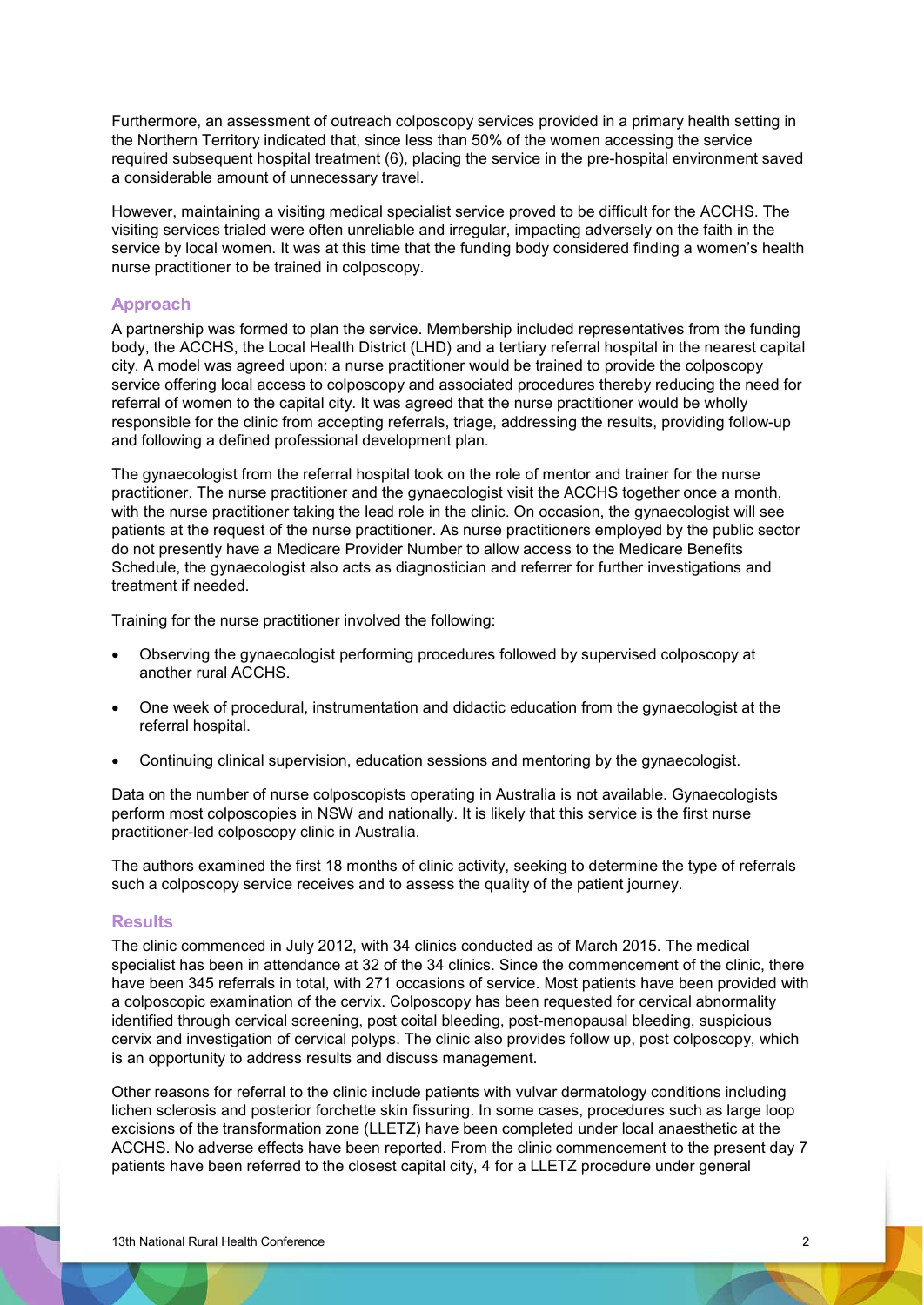anaesthesia and 3 for other surgical interventions requiring a general anaesthetic. Reasons for referral to the closest capital city are either due to the more complex nature of the treatment and investigations required and/or to accommodate the need for a surgical procedure under general anaesthetic.

On average, one patient requires treatment that is outside the nurse practitioner's scope of practice at each clinic.

The team analysed the outcomes from the first 125 patients seen at this clinic, which are summarized in the table below. Further analysis of the clinic outcomes will be performed.

| Reason for<br>consultation                   | <b>Number</b>  | Procedure<br>performed |                 | Outcome           |                          |                          |              |                        |                |                | Further treatment/procedures or |                                                                                                                                               |
|----------------------------------------------|----------------|------------------------|-----------------|-------------------|--------------------------|--------------------------|--------------|------------------------|----------------|----------------|---------------------------------|-----------------------------------------------------------------------------------------------------------------------------------------------|
|                                              |                |                        |                 | <b>PAP</b> smears |                          |                          |              | Histology after biopsy |                |                | investigations proposed         |                                                                                                                                               |
|                                              |                | Colposcopy             | <b>Biopsy</b>   | Neg PAP           | LSIL/poss<br><b>LSIL</b> | HSIL/poss<br><b>HSIL</b> | <b>HPV</b>   | CIN1                   | CIN2           | CIN3           | <b>LLETZ</b>                    | Other                                                                                                                                         |
| PH/ possible<br><b>HSIL/HSIL</b>             | 21             | 21                     | 15              | 6                 | $\overline{2}$           | 12                       | 12           | $\mathbf{1}$           | $\overline{2}$ | $\overline{7}$ | 10                              | 1 referral for CT scan pelvis                                                                                                                 |
| Possible LSIL/LSIL                           | 22             | 22                     | 14              | 11                | 10                       | $\mathbf{1}$             | 11           | $\overline{4}$         | $\Omega$       | $\Omega$       | $\mathbf{1}$                    |                                                                                                                                               |
| <b>LLETZ</b>                                 | 10             | 10                     |                 |                   |                          |                          | 8            |                        |                |                |                                 | 2 referred to tertiary referral<br>hospital - 1 because cervix<br>high grade visually but biopsy<br>did not correlate with visual<br>and pap. |
| Follow up/ Post<br>LLETZ/ treatment<br>plan  | 51             | 8                      | $\mathbf{0}$    |                   | $\mathbf{1}$             |                          | 1            |                        | $\Omega$       | $\mathbf 0$    |                                 | 1 planned admission<br>3 pelvic US<br>1 IUD insert<br>2 Rpt colposcopy                                                                        |
| Suspicious/<br>irregular cervix              | 5              | 4                      |                 | 3                 |                          |                          |              |                        |                |                |                                 | 1 ectropion<br>1 cervical stenosis for surgical<br>repair                                                                                     |
| Post menopausal/<br>other irregular<br>bleed | $\overline{4}$ | $\overline{4}$         | $\mathbf{0}$    | $\mathbf{1}$      |                          |                          |              |                        |                |                |                                 | 1 admission for EUA                                                                                                                           |
| ? Cervical polyp                             | $\overline{2}$ | $\overline{2}$         | $\mathbf{1}$    | $\overline{2}$    |                          |                          | $\mathbf{1}$ |                        |                |                |                                 | 1 polyp for hospital admission                                                                                                                |
| <b>Difficult PAP</b>                         | $\mathbf{1}$   | $\mathbf{1}$           |                 | $\mathbf{1}$      |                          |                          |              |                        |                |                |                                 |                                                                                                                                               |
| Vulvo- vaginal<br>abnormaliity               | 3              | $\overline{2}$         |                 | $\overline{2}$    |                          |                          |              |                        |                |                |                                 | 1 biopsy-epidermal cyst<br>1 referral tertiary referral<br>hospital<br>1 vaginoscopy                                                          |
| Other                                        | 6              | 3                      |                 | $\overline{2}$    |                          |                          |              |                        |                |                |                                 | 2 referral tertiary referral<br>hospital                                                                                                      |
| <b>TOTAL</b>                                 | 125            | $\overline{77}$        | $\overline{30}$ | 28                | $\overline{13}$          | $\overline{13}$          | 33           | $\overline{5}$         | $\overline{2}$ | $\overline{7}$ | 11                              |                                                                                                                                               |

CIN: Cervical Intraepithelial Neoplasia

AIS: Adenocarcinoma in Situ

LSIL: low Grade Squamous Intraepithelial Lesion

HSIL: High grade Squamous Intraepithelial Lesion

LLETZ: Large Loop Excision of the Transformation Zone

PH: past history

From July 2012 to December 2013, 10 women were identified as being at risk of developing cervical cancer with pre-cancerous lesions of the cervix. All 10 women have received treatment. The rate of no-shows for referrals is approximately 20%.

Women who present for colposcopy at the ACCHS are actively followed up, retained within the service and provided with early intervention when required.

### **Discussion**

Effective partnerships have maintained trust and goodwill between the collaborating parties. Regular formal meetings between representatives provide a regular opportunity for staff from the ACCHS, LHD, referral and training hospital and the funding body to review progress, identify needs and agree on solutions.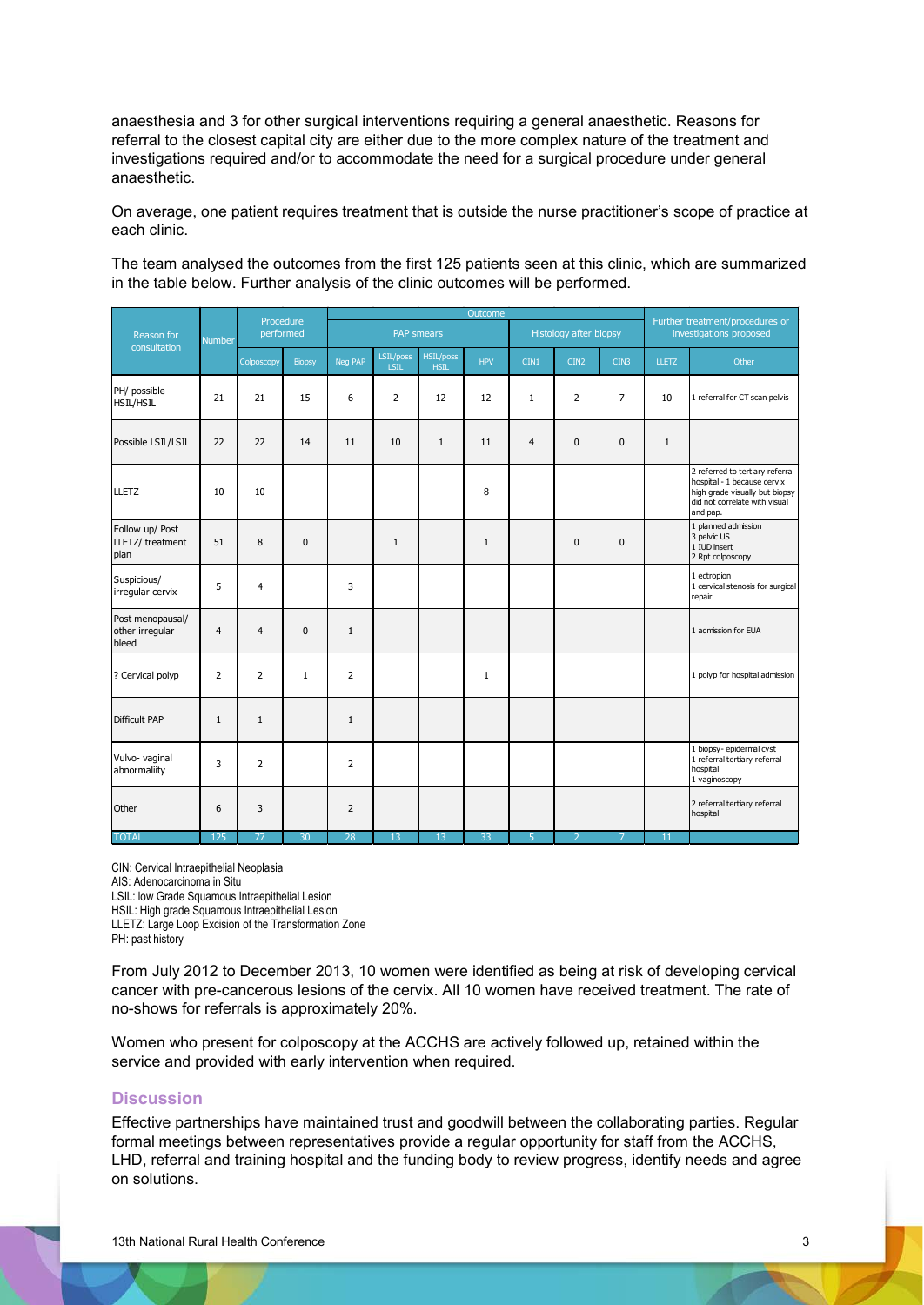Finding a local provider has been important in building consumer trust that the service will be continued and strengthens support for succession planning. The service has built on the provider's existing relationships in the community (for example, the service accepts referrals from GPs outside the ACCHS). However, no-shows remain a particular problem for the colposcopy clinic, with a nonattendance rate of referrals of almost 20%. It has been suggested that training an Aboriginal health worker to support the clinic may reduce non-attendance.

In this model most patients can be assessed and monitored closer to home, substantially increasing access to colposcopy. In the first 18 months of this service less than 10% of patients required further treatment, procedures and/or investigation thereby avoiding unnecessary travel to a capital city or hospital for the remaining patients. The clinic was lead by a nurse practitioner, who was able to provide appropriate care for the majority of patients with less than one patient per visit referred to the medical specialist. This is efficient in use of time and cost of travel.

Nurse practitioners are legally allowed to diagnose and refer within their scope of practice. However the non-issuing of a Medicare Provider Number has lead to some double handling in the clinic. If Provider Numbers could be issued to employed nurse colposcopists the nurse practitioners would have access to a full range of services including referrals for pathology and ultrasound and direct Medicare billing. Nurse colposcopists have been credentialed in parts of the United States for some 30 years and in New Zealand for approximately 10 years.

The project partners are currently testing technology options that will support the transmission of video and still colposcopy images over a telehealth link. This is based on the USA telehealth model, where nurse colposcopists also use telehealth to seek assistance with diagnosis from a medical specialist when diagnosis is difficult or to access education and collaboration with distant gynaecologists.

It is anticipated that once the telehealth component to this service is complete and working effectively, there will be a significantly reduced requirement for the gynaecologist from the referral hospital to be on site for colposcopy. For example, the specialist will be able to view cervical lesion images remotely on request. This would support the diagnostic process and provide continuous quality improvement. It is expected that in future, transmission of high-quality and real-time colposcopy video images over a 4g mobile internet connection will occur.

There are plans to expand to more remote sites. The nurse practitioner could use telehealth to gain access to patients unwilling to travel for colposcopy.

## **Conclusion**

The introduction of a nurse practitioner-led colposcopy and gynaecology clinic has improved access to essential healthcare for vulnerable and at risk patients. The model demonstrates best practice collaboration between partner organisations and in training and supervision. Efficiency and effectiveness could be enhanced if the nurse practitioner had a Provider Number, if an Aboriginal health worker was employed and if there was training and support to improve cultural competence. The use of telehealth technology will assist to improve both efficiency and effectiveness and enhance access in a culturally safe environment. This model could be replicated in other rural and remote locations.

#### **Recommendations**

Based on this experience, the authors provide the following recommendations:

- 1. More nurse practitioners should be supported to expand their role in women's health services, such as colposcopy.
- 2. Nurse practitioners should be allocated a Provider Number. Under the 19-2 Exemption the nurse practitioner could utilise the Medicare Benefits Schedule and provide a colposcopy service without needing to have a medical officer on site.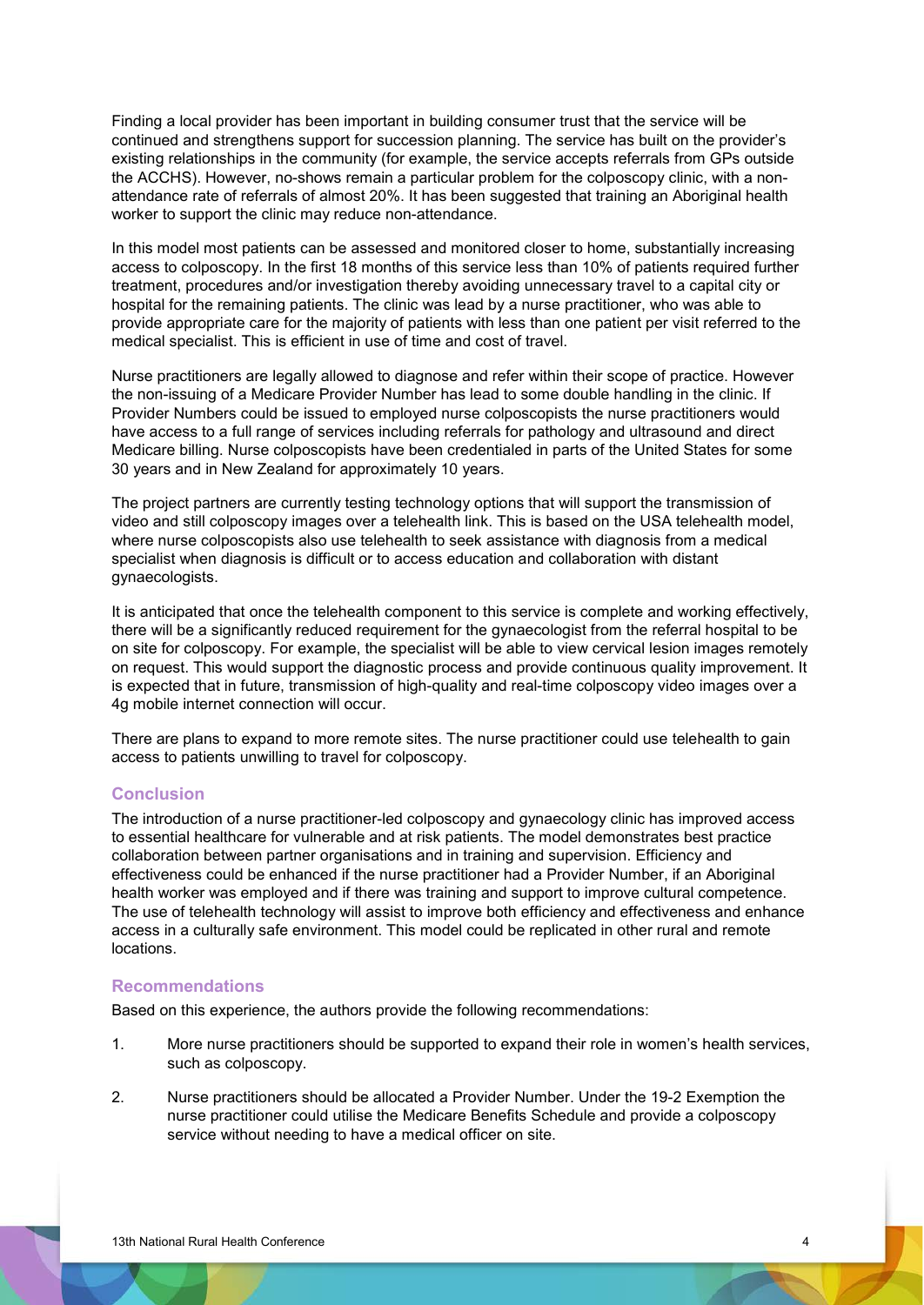- 3. Significant metropolitan teaching hospitals should take a larger role in the development of innovative service models that enhance access to important services for patients in regional and remote areas.
- 4. Use of telehealth can provide support for the nurse colposcopist, improving access to colposcopy services for patients in regional and rural areas.

#### **References**

- 1. Australian Health Ministers' Advisory Council. Aboriginal and Torres Strait Islander Health Performance Framework [Internet]. Canberra: AHMAC; 2012 [cited 2015 Mar 24]. Available from:<http://www.health.gov.au/indigenous-hpf>
- 2. Australian Institute of Health and Welfare. Cervical screening in Australia 2011-2012 [Internet]. Canberra: AIHW; 2014. Available from: <http://www.aihw.gov.au/WorkArea/DownloadAsset.aspx?id=60129547030>
- 3. Singhrao R, Huchko M, Yamey G. Reproductive and Maternal Health in the Post-2015 Era: Cervical Cancer Must Be a Priority. PLoS Med. 2013 Aug 13;10(8):e1001499.
- 4. Brotherton JML, Murray SL, Hall MA, Andrewartha LK, Banks CA, Meijer D, et al. Human papillomavirus vaccine coverage among female Australian adolescents: success of the school-based approach. Med J Aust [Internet]. 2013 [cited 2015 Mar 24];199(9). Available from: [https://www.mja.com.au/journal/2013/199/9/human-papillomavirus-vaccine-coverage](https://www.mja.com.au/journal/2013/199/9/human-papillomavirus-vaccine-coverage-among-female-australian-adolescents-success)[among-female-australian-adolescents-success](https://www.mja.com.au/journal/2013/199/9/human-papillomavirus-vaccine-coverage-among-female-australian-adolescents-success)
- 5. Strander B, Hällgren J, Sparén P. Effect of ageing on cervical or vaginal cancer in Swedish women previously treated for cervical intraepithelial neoplasia grade 3: population based cohort study of long term incidence and mortality. BMJ. 2014 Jan 14;348:f7361.
- 6. Reath J, Carey M. Breast and cervical cancer in indigenous women: overcoming barriers to early detection. Aust Fam Physician. 2008;37(3):178–82.
- 7. Gruen RL, Weeramanthri TS, Bailie RS. Outreach and improved access to specialist services for indigenous people in remote Australia: the requirements for sustainability. J Epidemiol Community Health. 2002 Jul 1;56(7):517–21.

### **Presenter**

**Dr Elizabeth Barrett** is currently a medical adviser with the NSW Rural Doctors Network (RDN). She has a medical degree from the University of NSW and further qualifications in family planning and health management and a Masters Degree in Public Health. She is a Fellow of the Faculty of Public Health Medicine, RACP. After clinical practice, Dr Barrett worked in public health and senior health management positions in rural and metropolitan NSW. In addition to her current role at RDN, she is a surveyor for the Australian Council on Healthcare Standards. Dr Barrett's previous commitments include President of Quality Management Services, membership of the Optometrical Board of NSW, membership of the Charles Sturt University (CSU) and University of Western Sydney Advisory Councils and the CSU Ethics Committee. She has been engaged in research for the Australian Medical Workforce Advisory Committee, The National Health Strategy and Hepatitis B prevalence and management in Western NSW. Dr Barrett has undertaken rural health consultancies in China and Queensland and occasionally works as a relief hospital Director of Clinical Services.

**Leonie Parker** is a nurse practitioner in women's health based in Condobolin in the centre of NSW. Leonie completed both her general nurses and midwifery training in Sydney and when the Condobolin Health Service maternity unit closed its doors, Leonie turned her attention to women's health and has been specialising in women's health for 15years. Leonie completed a postgraduate certificate in Sexual and Reproductive Health in 2000, a postgraduate certificate in Women's Health in 2004 and a Master of Nursing: Nurse Practitioner in 2006. Leonie has been an authorised nurse practitioner since 2007 and provides outreach women's health services to Lake Cargelligo, Tullamore, Trundle and Tottenham and has more recently been involved in establishing a the first Australian Nurse Led Colposcopy/Gynaecology Clinic at The Orange Aboriginal Medical Service. Leonie was a finalist in the